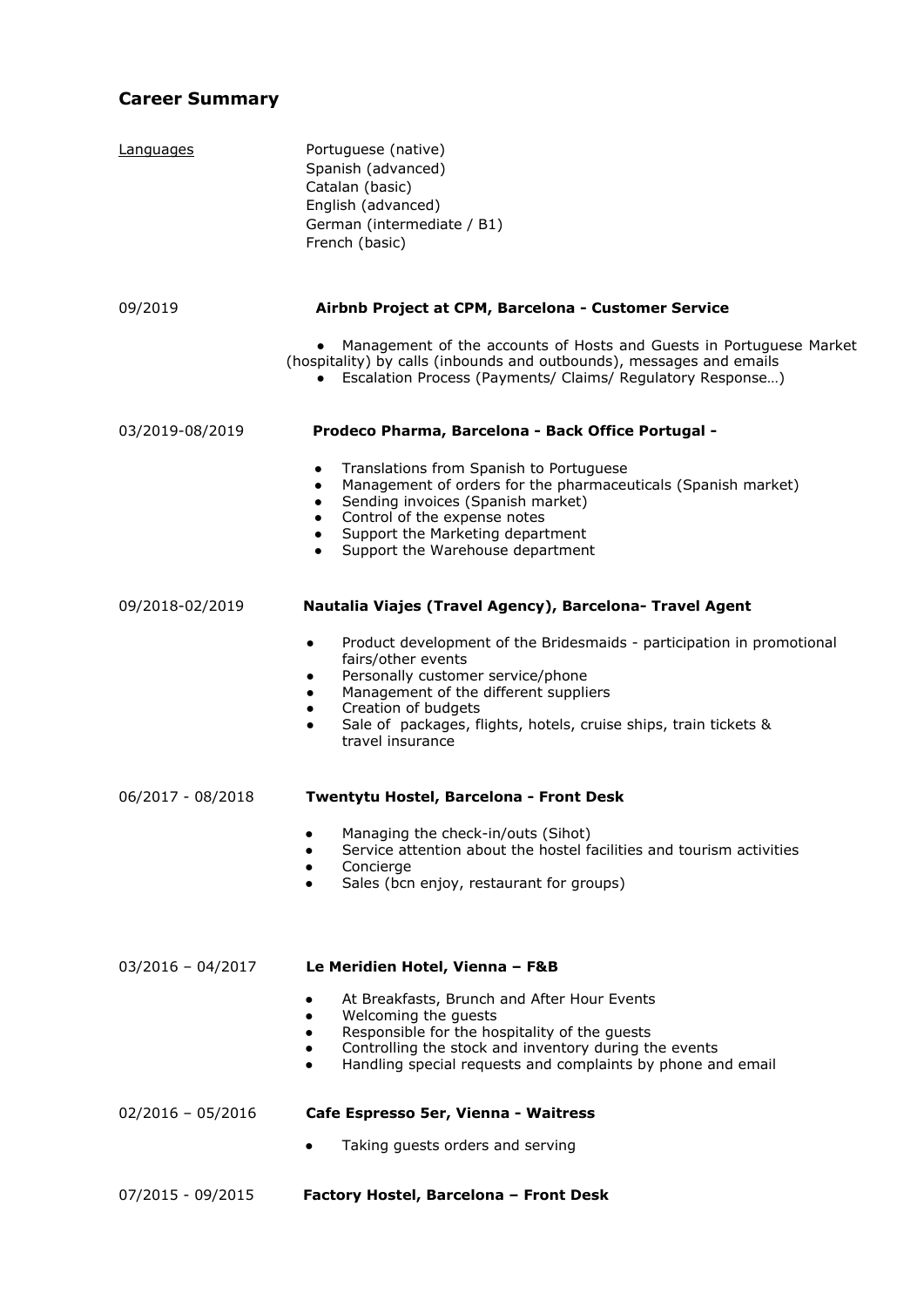- Managing the check-in/out with Cloud Hotel Management System
- Service attention about the hostel facilities
- Guide guests for tour attractions
- Control housekeeping

#### 11/2014 – 05/2015 **eDreams, Barcelona – Travel Agent**

- Responsible for the Spanish, Portuguese, Brazilian and English Markets
- Handling the Emergency and Special Service hotlines
- Managing work flows between clients, agencies, hotels and airlines
- Administration of Cases and accounts in Internal CRM (Reservations System of Travel Agencies

#### 09/2014 – 10/2014 **Hostel La Flor de Gaudi in Barcelona- Front Desk**

- Check- In, Check- Out, contact with face to face, email and telephone
- Information about the hostel services and the attractions in Barcelona
- Cleaning control and organization

#### 03/2014 – 08/14 **Internship in Hotel** *Le Meridien* **Barcelona, Starwood HOTELS & Resorts Worldwide - Reception Spa**

- Liaise the guest modification of reservations, handling special requests and complaints by phone and email
- Delivering high level of customer service.
- Satisfy their needs
- Voluntary promotional of Spa: creation of flyers with discounts for customers and initiatives for staff of hotel
- Actively participate in various projects within the hotel
- Selling house brand & beauty product "Cinq Mondes"
- Reception employee of month

## **Organization and Voluntary Work**

| 05/2015 - 10/2015 | UnCiao.com                                                                      |
|-------------------|---------------------------------------------------------------------------------|
|                   | Account Management (Free Lancer)                                                |
|                   | • Responsible of marketing activities for clients Switzerland, Brazil, Portugal |

- Analysis and optimization
- Managing Facebook Campaigns

## **Education and Qualifications**

| 01/03/2018<br>and 08/03/2018 | <b>Workshop for Sustainable Tourism</b>                                                                                                                       |
|------------------------------|---------------------------------------------------------------------------------------------------------------------------------------------------------------|
| 11/2014 - 01/2017            | <b>MBA Master</b> - Hospitality, Tourism Companies and Cruises<br>CFE- Business Company, "Compañía de Formación Empresarial" in<br>$\bullet$<br>Madrid, Spain |
| 09/2011 - 09/2014            | Bachelor's degree - Tourism<br>• Polytechnic School in Coimbra " (Escola Superior de Educação, Portugal) "                                                    |
| $09/2009 - 09/2011$          | <b>Secondary School</b>                                                                                                                                       |